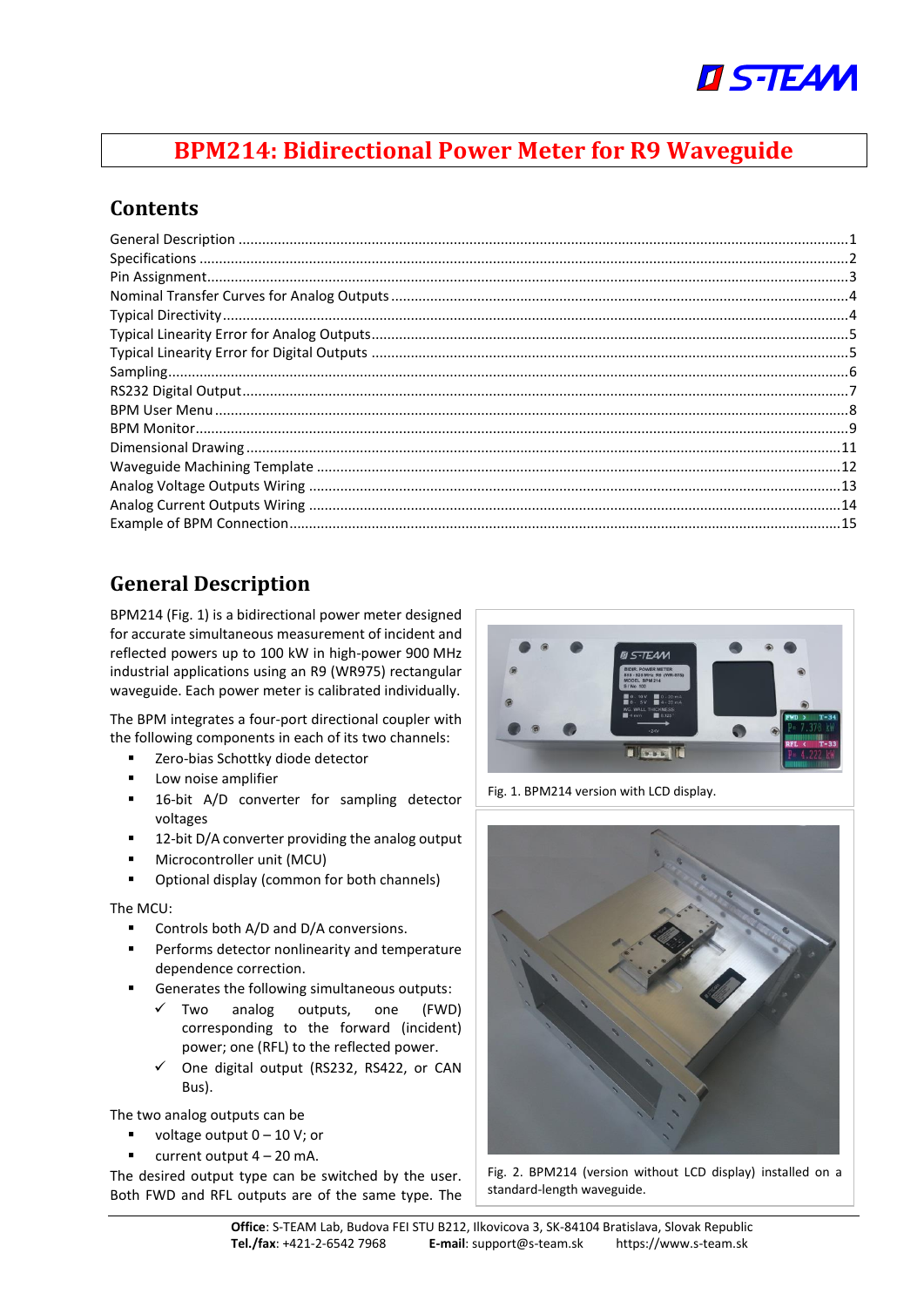

output voltages/currents are linear functions of the microwave powers propagating in the forward and reverse directions of the parent waveguide. The digital outputs provide also internal power sensors temperatures. The RS232 and RS422 outputs have the form of easily readable text streams.

Note: The desired *digital* output type must be specified in the purchase order.

The optional LCD display shows the incident (FWD) and reflected (RFL) powers as well as the temperatures of the internal power sensors. The powers are displayed both numerically and by bar indicators (see the inset in [Fig. 1\)](#page-0-1).

BPM is accompanied by the simple Windows-based visualization software **BPM\_Monitor**. LabVIEW instrument drivers are also available.

The BPM module is fastened to a parent waveguide by means of eight M3 or similar-diameter screws after machining of appropriate holes in the waveguide wall. As an option, a calibrated assembly consisting of a BPM fixed to a precisely machined parent waveguide with the standard length 300 mm can be provided [\(Fig. 2\)](#page-0-2).

#### <span id="page-1-0"></span>**Specifications**

| Waveguide of destination                             | R9 (WR975)                                      |
|------------------------------------------------------|-------------------------------------------------|
| Waveguide wall thickness                             | 4 mm (optionally $0.125''$ ) ± 0.025 mm         |
| Waveguide surface flatness required at BPM interface | $0.04$ mm                                       |
| Frequency range                                      | 895 - 925 MHz                                   |
| Peak working power                                   | 1 kW, 3 kW, 5 kW, 10 kW, 30 kW, 100 kW (Note 1) |
| Directivity                                          | 25 dB min                                       |
| Default measurement rate                             | 5 points/s                                      |
| Max measurement rate                                 | 100 points/s (Note 2)                           |
| Max sampling duration                                | 5 s (Note 3)                                    |
| Output voltage polarity                              | Positive                                        |
| Power supply voltage                                 | 24 V $\pm$ 10% DC                               |
| Power consumption                                    | 4 W / 6 W (without/with LCD display)            |
| Connector                                            | D-sub 9-pin male (D9m)                          |
| Dimensions $(L \times W \times H)$                   | 143.5 x 57.5 x 34 mm                            |
| Mass (without/with LCD display)                      | 230 g / 300 g                                   |
| Operating temperature range                          | $-10 °C$ to $+65 °C$                            |
| Storage temperature range                            | $-20 °C$ to $+80 °C$                            |

#### **Notes:**

- 1. Peak working power must be specified in the purchase order.
- 2. High measurement rates can be attained using high sampling rates and short sampling durations. For details about sampling, please refer to sectio[n Sampling.](#page-4-2)
- 3. Sampling duration or *integration time* is the time over which the samples are acquired for obtaining one measurement data point.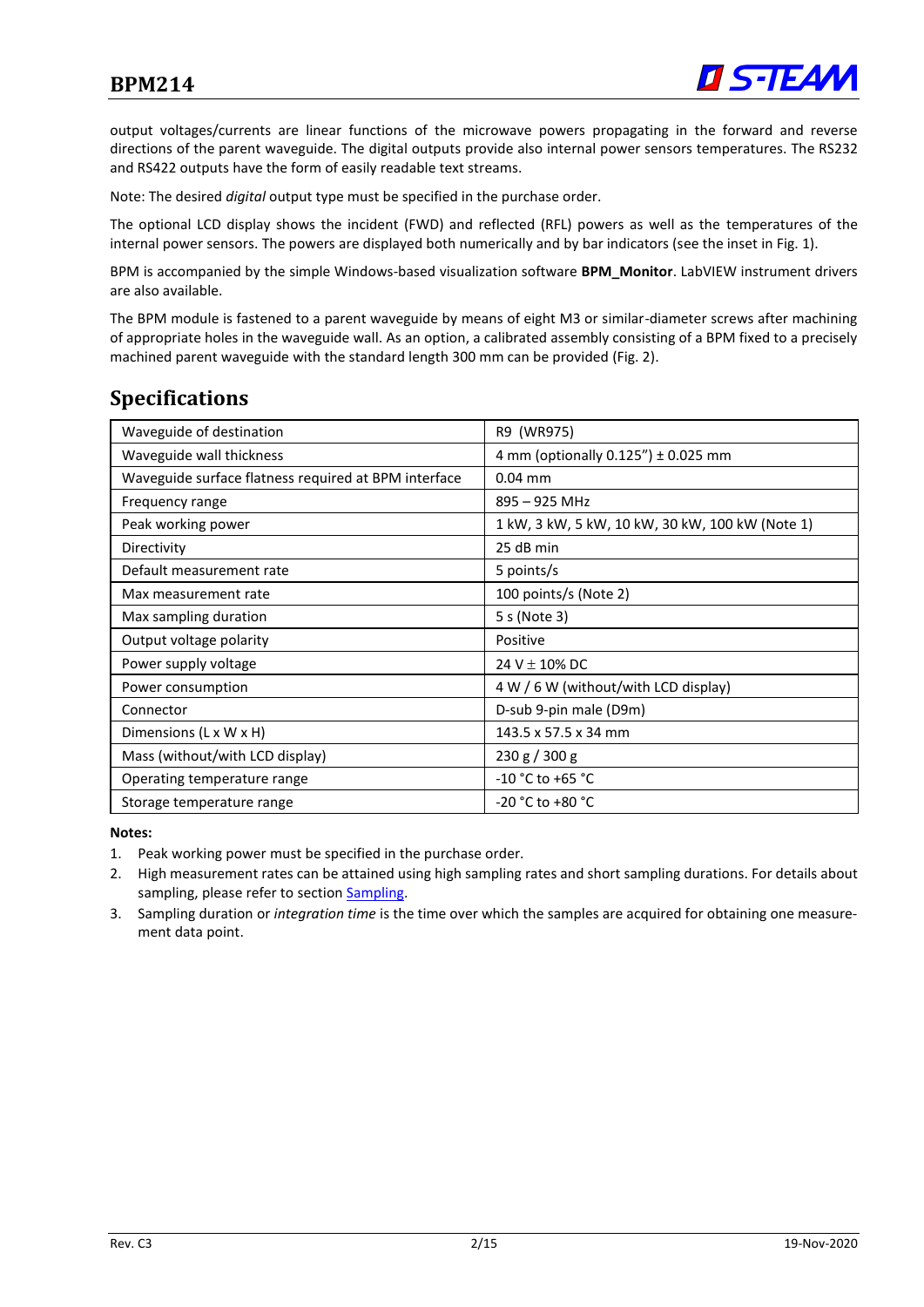

### <span id="page-2-0"></span>**Pin Assignment**



Fig. 3. Pin numbering of D9 connector.

| Pin            | Signal      | Description                                         |
|----------------|-------------|-----------------------------------------------------|
| 1              | <b>VRFL</b> | Reverse (reflected) power: analog voltage output    |
| 2              | $RX/B$ -/H  | RS232: RX<br>RS422: B-<br>CAN:                      |
| 3              | $TX/A+/L$   | RS232: TX<br>RS422: A+<br>CAN:<br>н                 |
| 4              | <b>IFWD</b> | Forward (incident) power: analog current output     |
| 5              | <b>GND</b>  | Signal ground. Negative DC power supply input (0 V) |
| 6              | <b>VFWD</b> | Forward (incident) power: analog voltage output     |
| $\overline{7}$ | <b>IRFL</b> | Reverse (reflected) power: analog current output    |
| 8              | SHLD        | Shielding, Mass                                     |
| 9              | <b>VPOS</b> | Positive DC power supply input (+24 V)              |

#### **Notes:**

- All outputs are referred to GND.
- GND (pin 5) is isolated from SHLD (pin 8).
- The forward wave should propagate in the direction of the arrow on the nameplate.
- Although the pins for the analog voltage output and the analog current output are separate, only one output type at a time can be active.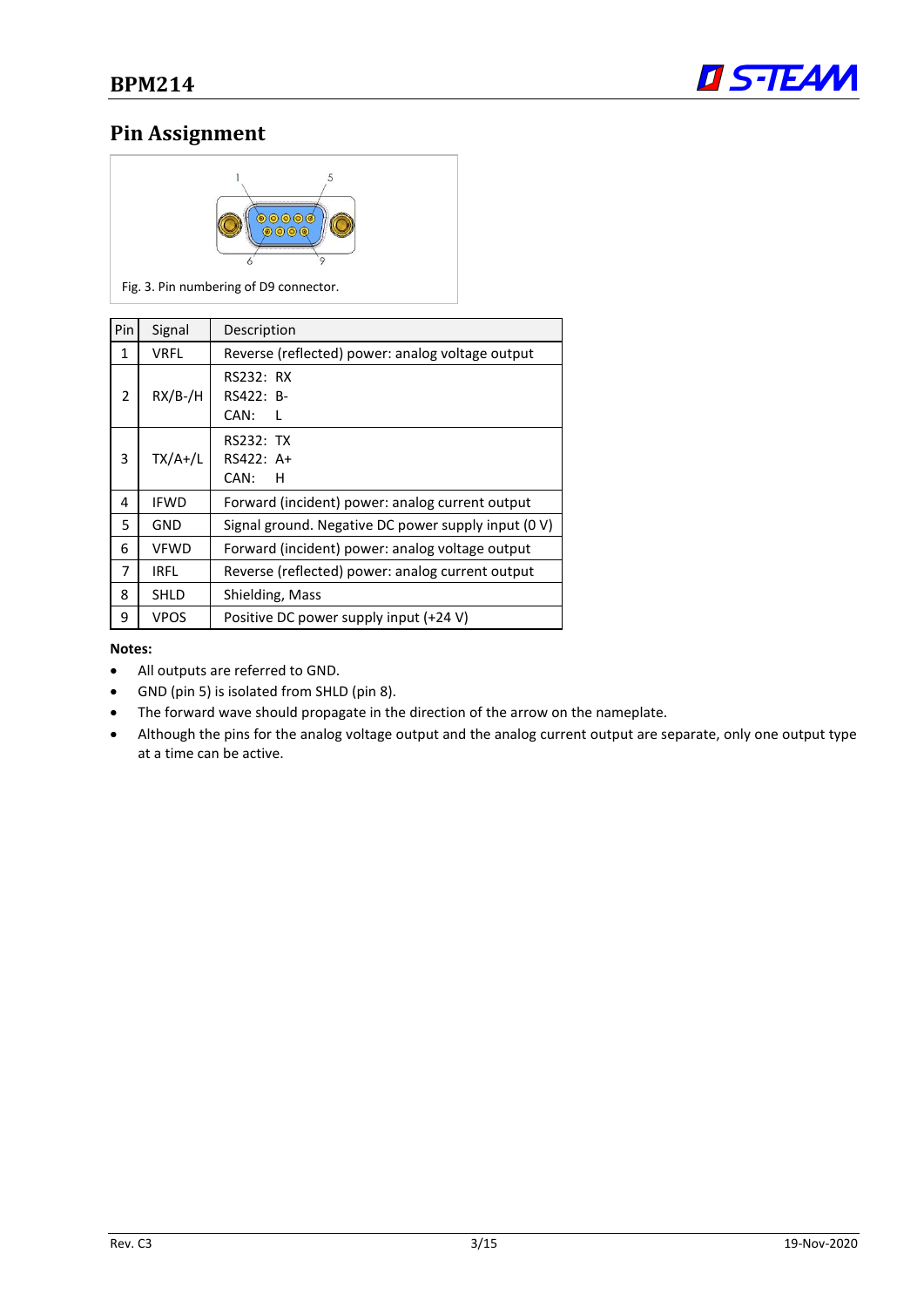

## <span id="page-3-0"></span>**Nominal Transfer Curves for Analog Outputs**



Fig. 4. Nominal BPM transfer curves for analog outputs  $0-10$  V,  $4-20$  mA.  $P_{\text{max}}$  is the specified maximum working power.

## <span id="page-3-1"></span>**Typical Directivity**



Fig. 5. Typical BPM214 directivity (both directions).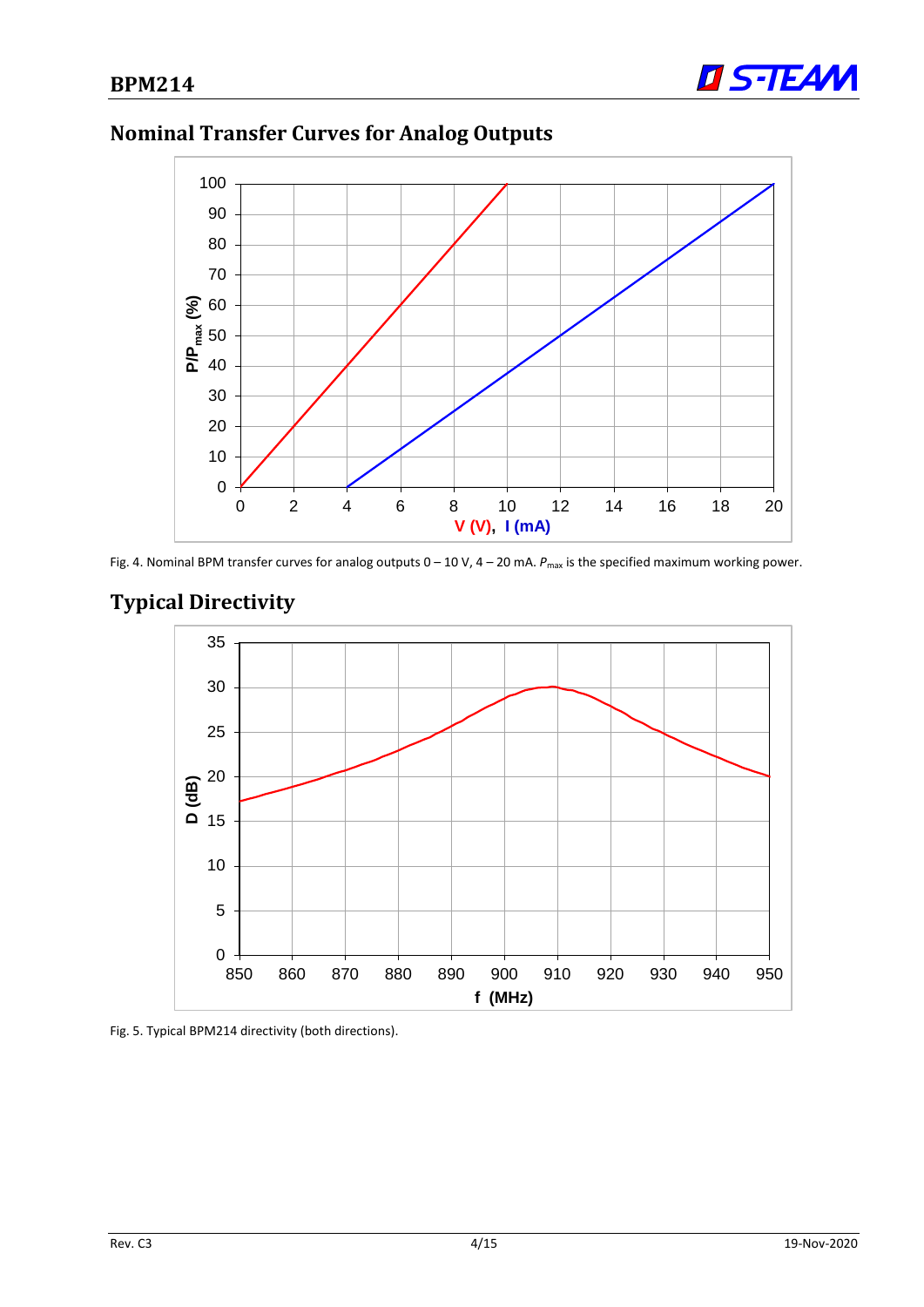

# <span id="page-4-0"></span>**Typical Linearity Error for Analog Outputs**



Fig. 6. Typical BPM linearity error for analog outputs  $0 - 10$  V,  $4 - 20$  mA.  $P_{\text{max}}$  is the specified maximum working power.



## <span id="page-4-1"></span>**Typical Linearity Error for Digital Outputs**

<span id="page-4-2"></span>Fig. 7. Typical BPM linearity error for digital outputs.  $P_{\text{max}}$  is the specified maximum working power.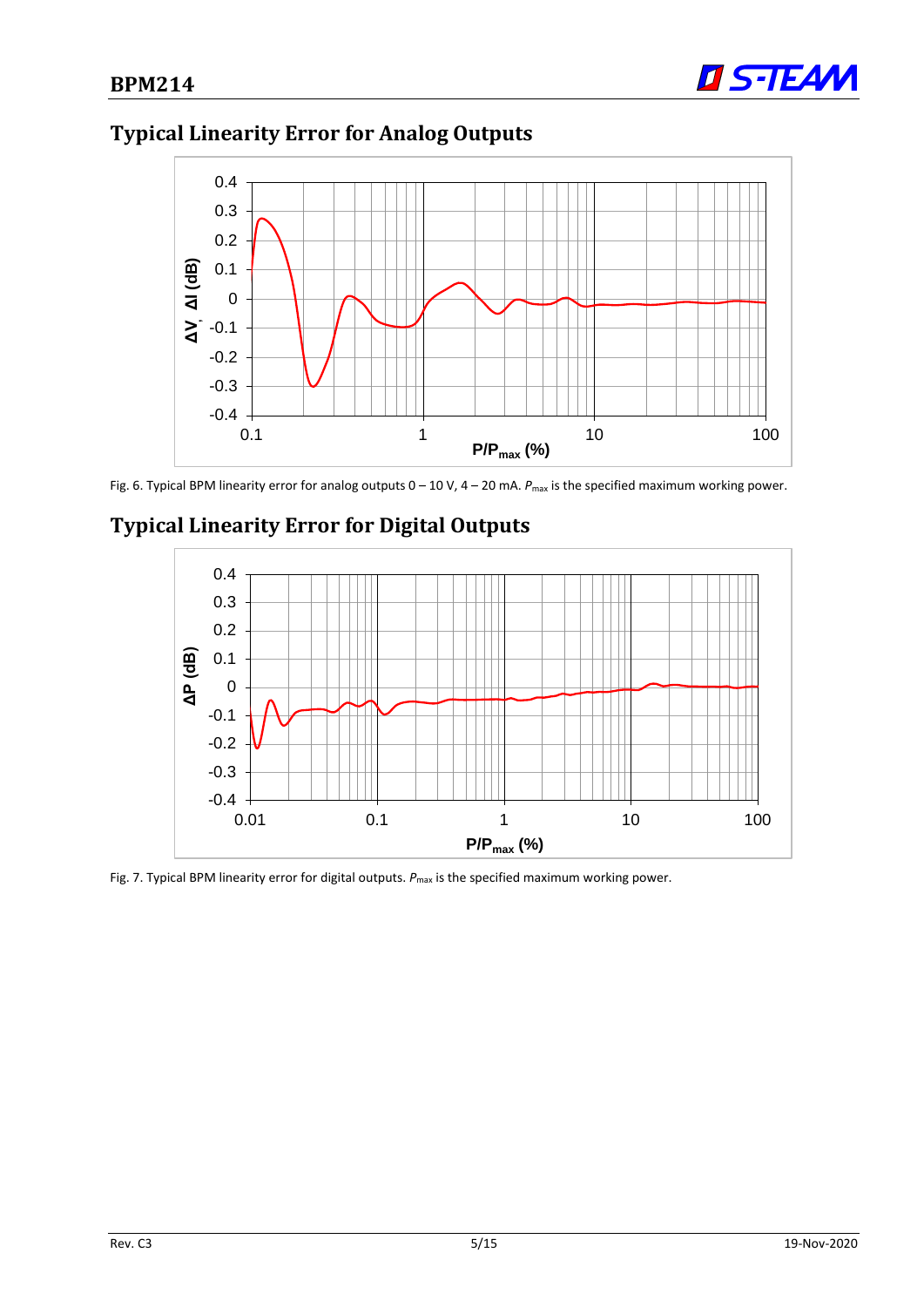

#### <span id="page-5-0"></span>**Sampling**

Both analog and digital outputs are obtained as a result of averaging over a number *N<sup>s</sup>* of signal samples taken with a Both analog and digital outputs are obtained as a result of averaging over a number *N<sup>s</sup>* of signal samples taken with a specific *sampling rate f<sup>s</sup>* over a specified time *T<sup>d</sup>* (sampling duration, integration time). These sampling-governing quantities are constrained by the relation

$$
T_d = \frac{1}{f_s}(N_s - 1) = \Delta t_s (N_s - 1)
$$

where  $\Delta t_s = 1/f_s$  is the *sampling repetition period* (time distance between two consecutive samples). The user controls the sampling by defining  $\Delta t_s$  and  $N_s$ ; the resulting sampling duration  $T_d$  is then computed using the above equation.

The values of  $\Delta t_s$  and  $N_s$  can be set by either of these two methods:

- Via any RS232 terminal installed in a PC (see section [BPM User Menu\)](#page-6-1)
- Using the **Terminal** window in the auxiliary [BPM Monitor](#page-8-0) application

The sampling repetition period  $\Delta t_s$  can be varied in the range 12  $\mu$ s to 10 ms with 1  $\mu$ s step.

The ample count  $N_s$  is defined indirectly in terms of the *averaging exponent E<sub>s</sub>* where  $N_s = 2^k E_s$ . The exponent can assume the values *E<sup>s</sup>* = 0, 1, 2, … 11. Consequently, *N<sup>s</sup>* = 1, 2, 4, … 2048.

To prevent activation of the built-in watchdog (which occurs after 8 seconds of master MCU inactivity), the maximum allowable integration time *T<sup>d</sup>* is 5 seconds. The user is automatically prevented from entering values of *t<sup>s</sup>* and *N<sup>s</sup>* that would result in a higher *Td*.

**Sampling Rules.** If the signal level is not steady but fluctuates (e.g. due to ripples in the magnetron power supply voltage and/or periodically varying load), two rules in choosing  $\Delta t_s$  and  $N_s$  should be adhered to for accurate and stable mean power display:

1. If the slowest oscillations (ripples) observed in the signal have period  $T_{r \text{max}}$ , the sampling duratiom  $T_d$  should be equal to an integral multiple of *T<sup>r</sup>* max, i.e.

$$
T_d=n\ T_{r\max},\quad n=1,\ 2,\ \ldots
$$

Alternatively, *T<sup>d</sup>* can be chosen much longer (at least ten times longer) than *T<sup>r</sup>* max:

 $T_d \geq 10$   $T_{r\text{ max}}$ 

2. The sampling rate *f<sup>s</sup>* should be at least ten times higher than the *highest* ripple frequency observed in the signal. The minimal sampling repetition period is 12 us (the maximal sampling rate 83 kHz), which enables to cover amplitude- or pulse-modulated signals with modulation frequencies up to about 10 kHz.

If the signal level is nearly constant (CW, low-ripple), any sampling settings will theoretically do. To reduce noise and interference, however, *N<sup>s</sup>* and *T<sup>s</sup>* should not be needlessly low. The default settings below are a good compromise.

**Default Settings.** The default sampling repetition period is  $\Delta t_s = 100 \,\mu s$ . This corresponds to the sampling rate  $f_s = 1 \,\text{kHz}$ , which ensures correct sampling of signals with ripple frequencies up to about 100 Hz. The default averaging exponent is  $E_s = 11$ , hence  $N_s = 2048$ . These default settings result in the integration time  $T_d = 204.7$  ms.

**Results Refresh Rate.** Due to the data processing overhead, the maximal cadence of the results production is limited to approximately 100 measurements per second, even when sampling with the highest rate *f<sup>s</sup>* and the lowest sample count *Ns*.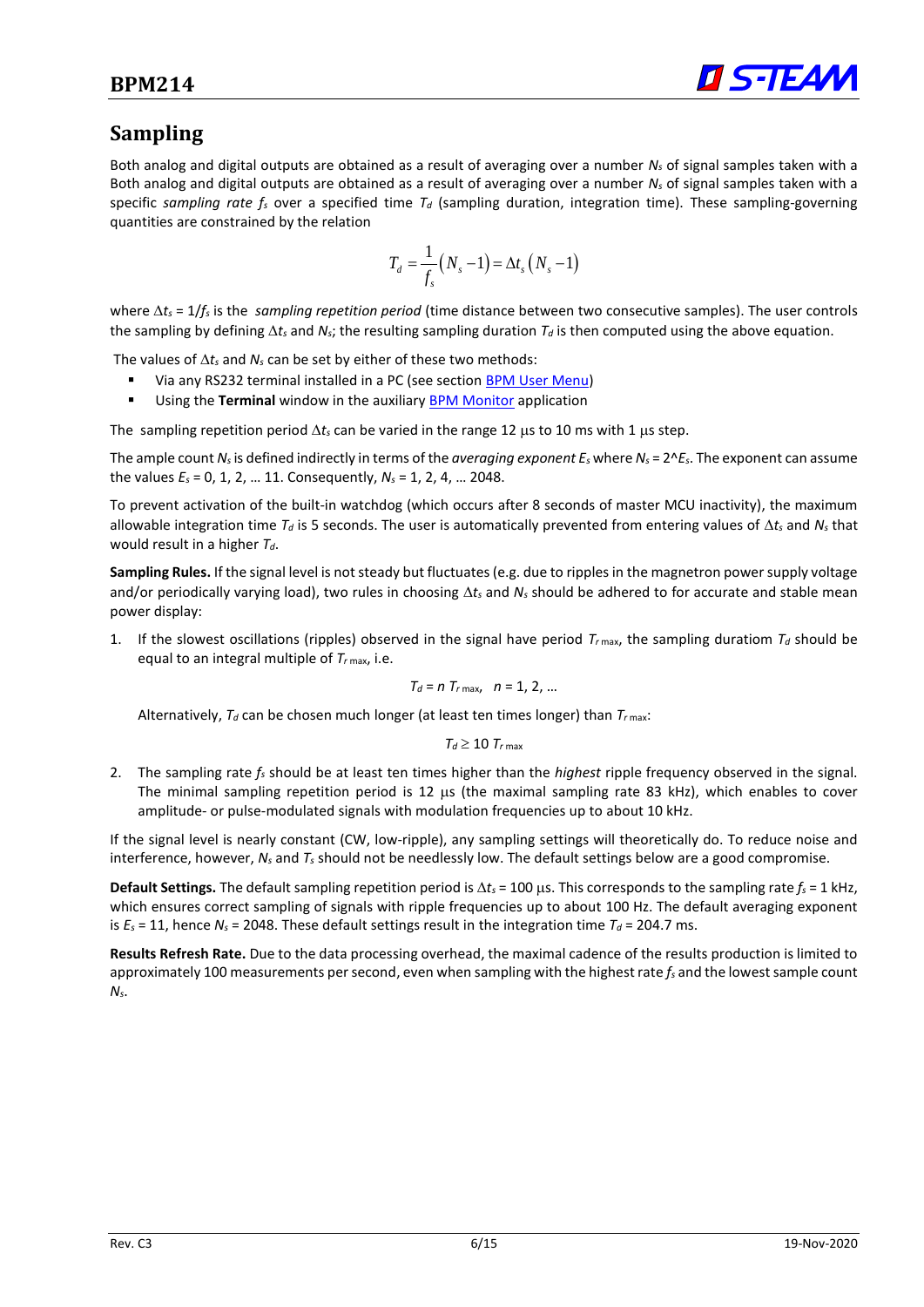

### <span id="page-6-0"></span>**RS232 Digital Output**

After switching on the power supply, BPM starts automatically transmitting data in the form of ASCII strings. The COM port settings are:

- 8 data bits
- 1 stop bit
- No parity
- Baud Rate 115000 bits/s

An example of connecting BPM with a PLC is shown later [in this document.](#page-14-0) Please be aware that TX and RX signal leads are crossed.

The transmitted ASCII strings are lines of readable text separated by a Line Feed character <LF> (ASCII #10). Normally, each line has the following form:

FWD: P= 8.836kW T=38.0 P= 69.46dBm RFL: P= 1.189kW T=38.0 P= 60.75dBm<LF>

The line contains two sections, one (FWD) for the forward wave, the other (RFL) for the reflected wave. Each section consists of items of the form **P=***Value+Unit* (for powers in kW and dBm) or **T=***Value* (for internal temperature in Celsius). The individual items are separated by a space character (ASCII #32). Spaces *within* an item are irrelevant.

In the case of internal ADC overflow, an additional OVERRANGE item occurs, such as (for overflow in FWD channel)

FWD: P=120.000kW T=38.0 P= 80.79dBm OVERRANGE RFL: P= 1.189kW T=38.0 P= 60.75dBm<LF>

To obtain numerical values for further processing, the recipient should capture these lines and parse them accordingly.

#### <span id="page-6-3"></span>**COM Port Terminal**

In order to test and configure BPM214 using a PC, one should run on the PC a RS232 COM Port terminal program. One possibility is using the open-source free terminal emulator **Tera Term**. This program can be downloaded from <http://ttssh2.sourceforge.jp/index.html.en> (see als[o http://en.wikipedia.org/wiki/Tera\\_Term\)](http://en.wikipedia.org/wiki/Tera_Term).

For an example of complete BPM – PC connection, see section **BPM Monitor** below.

An example of RS232 digital outputs is shown i[n Fig. 8.](#page-6-2)

|            |            | COM2:115200baud - Tera Term VT      |  |  |  |                                                                       |  | П | × |              |
|------------|------------|-------------------------------------|--|--|--|-----------------------------------------------------------------------|--|---|---|--------------|
|            |            | File Edit Setup Control Window Help |  |  |  |                                                                       |  |   |   |              |
| $FWD: P =$ |            |                                     |  |  |  | 1.997kW T=44.0 P= 63.00dBm RFL: P= 0.262kW T=44.0 P= 54.18dBm         |  |   |   | $\wedge$     |
| $FWD: P =$ |            |                                     |  |  |  | 1.997kW T=44.0 P= 63.00dBm RFL: P= 0.262kW T=44.0 P= 54.19dBm         |  |   |   |              |
| $FWD: P =$ |            |                                     |  |  |  | $1.997$ kW T=44.0 P= 63.00dBm RFL: P= 0.262kW T=44.0 P= 54.19dBm      |  |   |   |              |
|            | $FWD: P =$ |                                     |  |  |  | 1.997kW T=44.0 P= 63.00dBm RFL: P= 0.262kW T=44.0 P= 54.19dBm         |  |   |   |              |
|            | $FWD: P =$ |                                     |  |  |  | 1.997kW T=44.0 P= 63.00dBm RFL: P= 0.262kW T=44.0 P= 54.19dBm         |  |   |   |              |
| $FWD: P =$ |            |                                     |  |  |  | 1.997kW T=44.0 P= 63.00dBm RFL: P= 0.262kW T=44.0 P= 54.19dBm         |  |   |   |              |
| $FWD: P =$ |            |                                     |  |  |  | 1.997kW T=44.0 P= 63.00dBm RFL: P= 0.262kW T=44.0 P= 54.19dBm         |  |   |   |              |
|            | $FWD: P =$ |                                     |  |  |  | $1.997$ kW T=44.0 P= 63.00dBm RFL: P= 0.262kW T=44.0 P= 54.19dBm      |  |   |   |              |
|            | $FWD: P =$ |                                     |  |  |  | 1.997kW T=44.0 P= 63.00dBm RFL: P= 0.262kW T=44.0 P= 54.19dBm         |  |   |   |              |
| $FWD: P =$ |            |                                     |  |  |  | 1.997kW T=44.0 P= 63.00dBm RFL: P= 0.262kW T=44.0 P= 54.19dBm         |  |   |   |              |
| $FWD: P =$ |            |                                     |  |  |  | 1.997kW T=44.0 P= 63.00dBm RFL: P= 0.262kW T=44.0 P= 54.19dBm         |  |   |   |              |
| $FWD: P =$ |            |                                     |  |  |  | 1.997kW T=44.0 P= 63.00dBm RFL: P= 0.262kW T=44.0 P= 54.19dBm         |  |   |   |              |
| $FWD: P =$ |            |                                     |  |  |  | 1.997kW T=44.0 P= 63.00dBm RFL: P= 0.262kW T=44.0 P= 54.19dBm         |  |   |   |              |
| $FWD: P =$ |            |                                     |  |  |  | $1.997$ kW T=44.0 P= 63.00dBm RFL: P= 0.262kW T=44.0 P= 54.19dBm      |  |   |   |              |
| $FWD: P =$ |            |                                     |  |  |  | 1.997kW T=44.0 P= 63.00dBm RFL: P= 0.262kW T=44.0 P= 54.19dBm         |  |   |   |              |
| $FWD: P =$ |            |                                     |  |  |  | $1.997kW$ T=44.0 P= 63.00dBm RFL: P= 0.262kW T=44.0 P= 54.19dBm       |  |   |   |              |
|            | FWD: P=    |                                     |  |  |  | 1.997kW T=44.0 P= 63.00dBm RFL: P= 0.262kW T=44.0 P= 54.19dBm         |  |   |   |              |
| $FWD: P =$ |            |                                     |  |  |  | 1.997kW T=44.0 P= 63.00dBm RFL: P= 0.262kW T=44.0 P= 54.19dBm         |  |   |   |              |
|            |            |                                     |  |  |  | FWD: P= 1.997kW T=44.0 P= 63.00dBm RFL: P= 0.262kW T=44.0 P= 54.19dBm |  |   |   |              |
|            |            |                                     |  |  |  | FWD: P= 1.997kW T=44.0 P= 63.00dBm RFL: P= 0.262kW T=44.0 P= 54.19dBm |  |   |   |              |
|            |            |                                     |  |  |  |                                                                       |  |   |   | $\checkmark$ |

<span id="page-6-2"></span><span id="page-6-1"></span>Fig. 8. Example of RS232 digital output.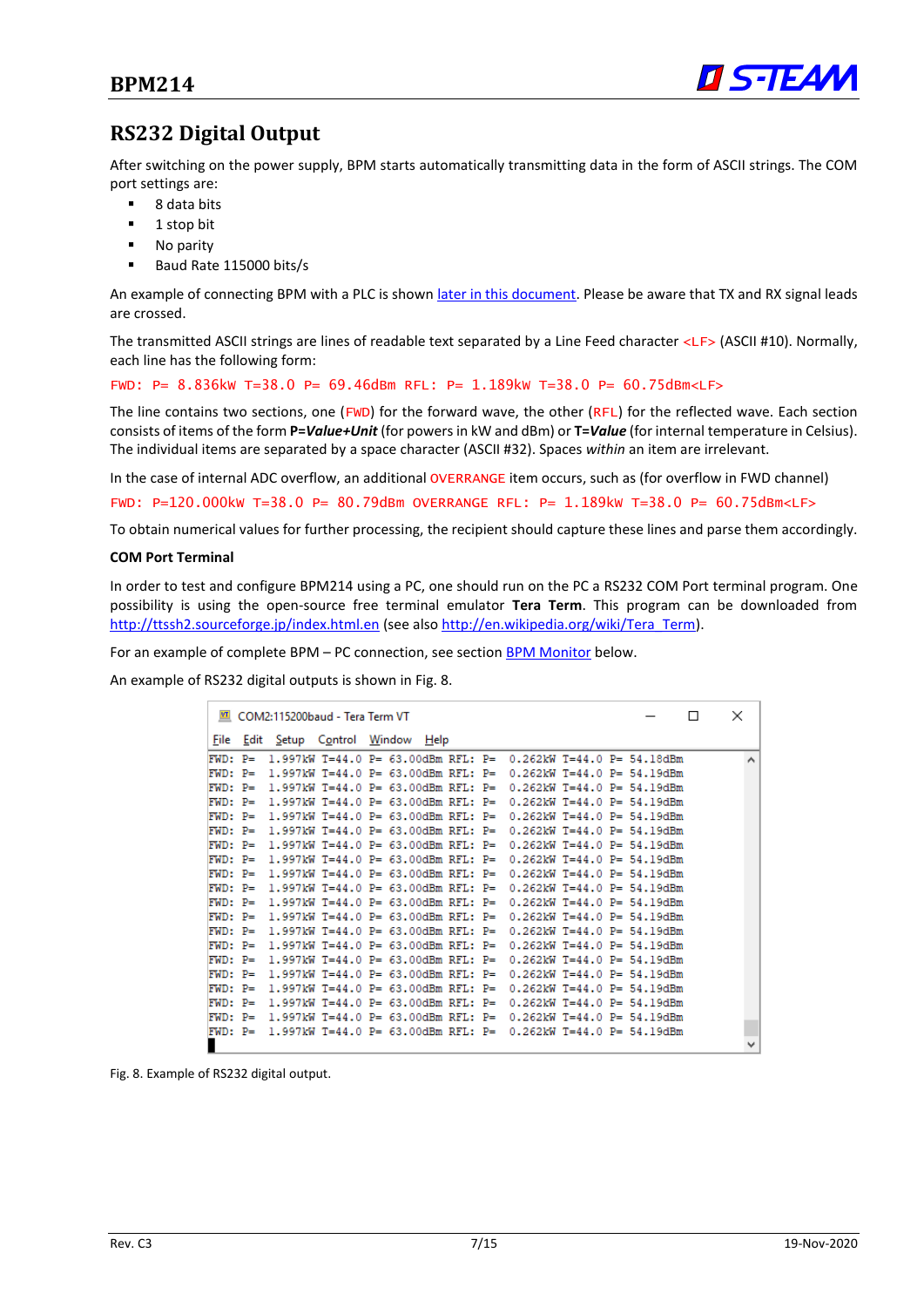

#### <span id="page-7-0"></span>**BPM User Menu**

The BPM User Menu enables the following operations:

- Configuration of signal sampling.
- Switching the type of analog output.
- Setting the RS232 baud rate.
- Changing the orientation of the LCD display.
- Scaling of analog outputs.
- Introduction of a power offset to measured data (e.g. to correct for a waveguide wall thickness differing from the nominal).

An [RS232 terminal](#page-6-3) installed in your PC is needed for this. The BPM User Menu is invoked by transmitting either the ASCII character "x" or "X" (ASCII #120 or #88) from the terminal by pressing the **x** or **X** key on the PC keyboard. An example of the BPM User Menu is shown in [Fig. 9.](#page-7-1) For more details, please refer to the application note **AN1601- BPM\_UserMenu.pdf**.

An an alternative, one can use the auxiliary [BPM Monitor](#page-8-0) application.

| ILI COM2:115200baud - Tera Term VT                                    | п | $\times$ |
|-----------------------------------------------------------------------|---|----------|
| File Edit Setup Control Window Help                                   |   |          |
| FWD: P= 1.997kW T=44.0 P= 63.00dBm RFL: P= 0.262kW T=44.0 P= 54.19dBm |   | $\wedge$ |
| ISW V16 14-FEB-2018                                                   |   |          |
| Model<br>:BPM112                                                      |   |          |
| Serial Number<br>$\cdot$ $101$                                        |   |          |
| 0FWD Power Offset (dB) : 0.000                                        |   |          |
| 0RFL Power Offset (dB) : 0.000                                        |   |          |
| $P$ Full Scale Power (kW) : 10.000                                    |   |          |
| $E$ Rotation of LCD $(04)$ : 4                                        |   |          |
| $I$ Sending Smpl $(0:OFF 1:ON): 0$                                    |   |          |
| BBaudRate(0:115k 1:57k 2:38k):0                                       |   |          |
| $V$ Output (0:0-10V 1:4-20mA): 0                                      |   |          |
| $D$ Sample Period (us) : 100                                          |   |          |
| AAveraging Exponent (0-11): 11                                        |   |          |
| Integration time Ts (us) :204800                                      |   |          |
| WWrite to EEPROM                                                      |   |          |
| RRead from EEPROM                                                     |   |          |
| <et>Continue Measurement</et>                                         |   |          |
|                                                                       |   |          |

<span id="page-7-1"></span>Fig. 9. BPM User Menu (Model BPM112 shown).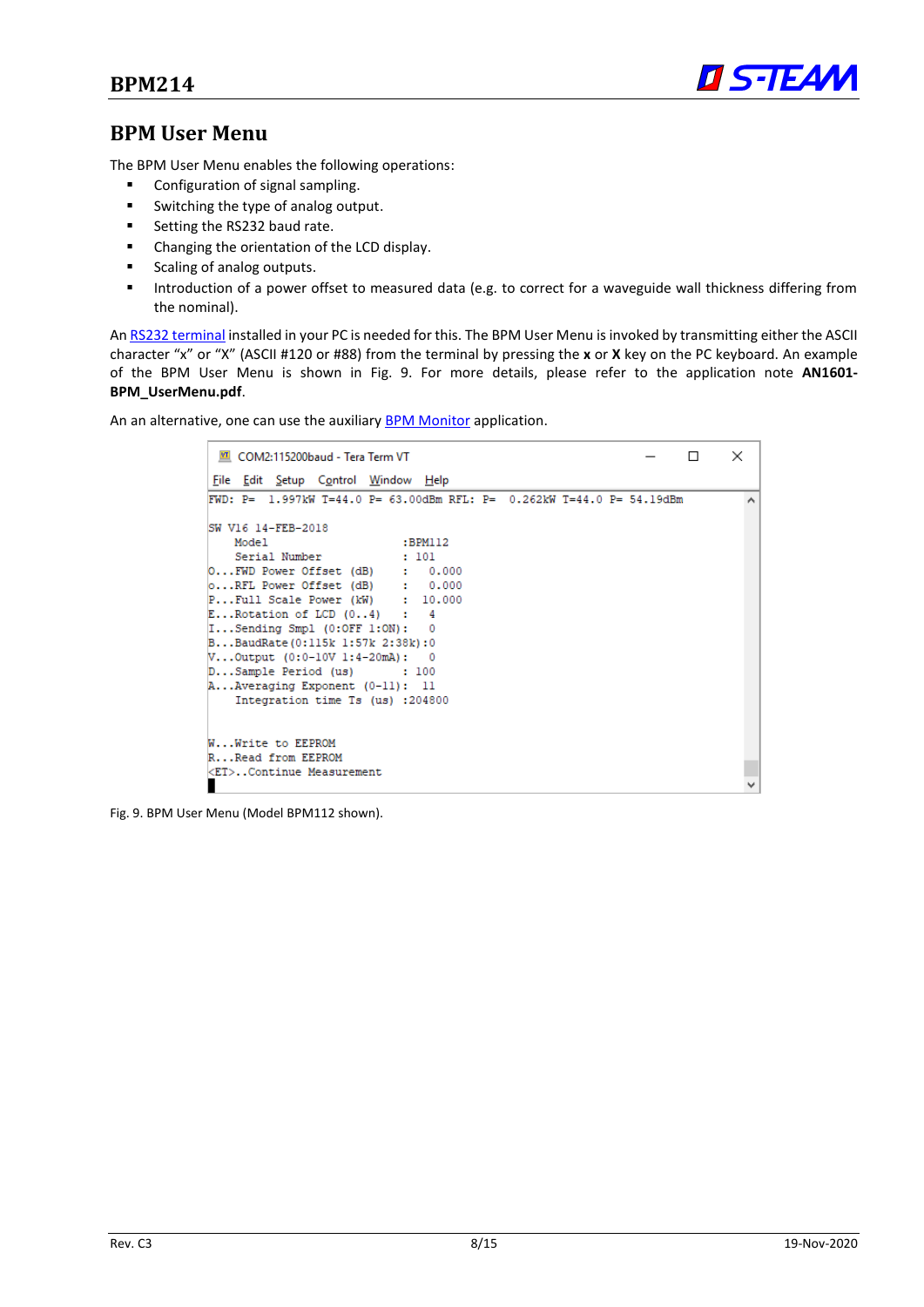

#### <span id="page-8-0"></span>**BPM Monitor**

The BPM is accompanied by the simple LabVIEW-based Windows visualization application **BPM\_Monitor**. An example program window is shown in [Fig. 10.](#page-8-1)



<span id="page-8-1"></span>Fig. 10. BPM Monitor screen example.

**BPM Monitor** is a program for monitoring and controlling BPM devices. It displays graphs of the incident, reflected and absorbed powers as functions of time. The reflection coefficient magnitude is also displayed in a separate graph. The history of the graphs can be extended to up to 24 hours. All data on graphs can be easily exported to Excel for analysis.

The BPM Monitor also contains a simple RS232 **Terminal** dialog [\(Fig. 11\)](#page-9-0) for setting the internal BPM parameters in a more user-friendly way than by using the **BPM User Menu**.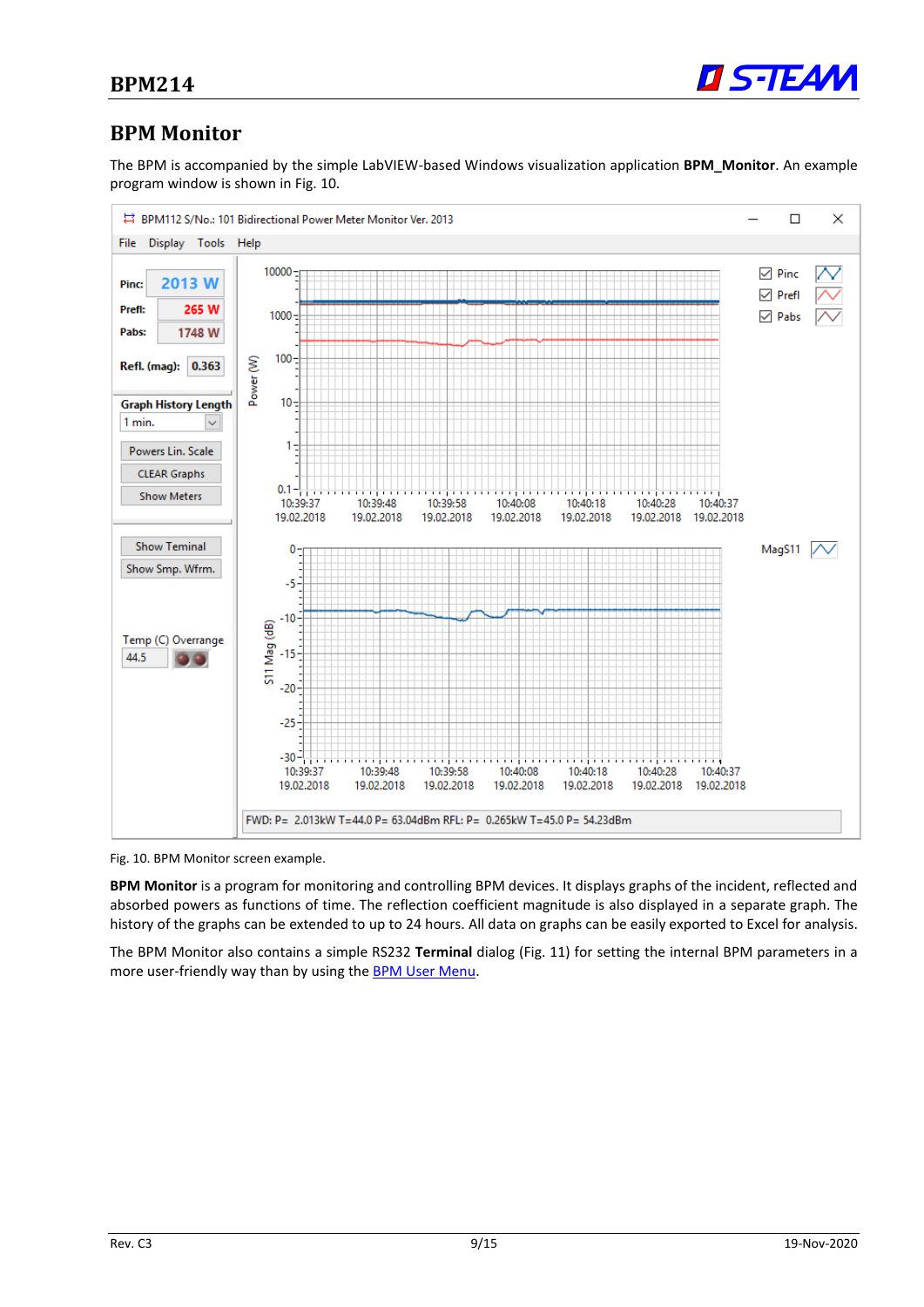



<span id="page-9-0"></span>Fig. 11. Serial COM Port Terminal window of the BPM Monitor. The example displays BPM User Menu.

One can perform a more detailed analysis of the generator output waveform with the help of Samples Waveform and FFT Dialog windows, that show the output power as a function of time and its power spectrum, respectively [\(Fig. 12\)](#page-9-1).



<span id="page-9-1"></span>Fig. 12. The BPM Samples Waveform and FFT Dialog windows for a twelve-pulse bridge rectifier.

For LabVIEW programmers wishing to develop their own applications, there is a BPM library of virtual instruments available. The library is a part of the BPM Monitor installation package.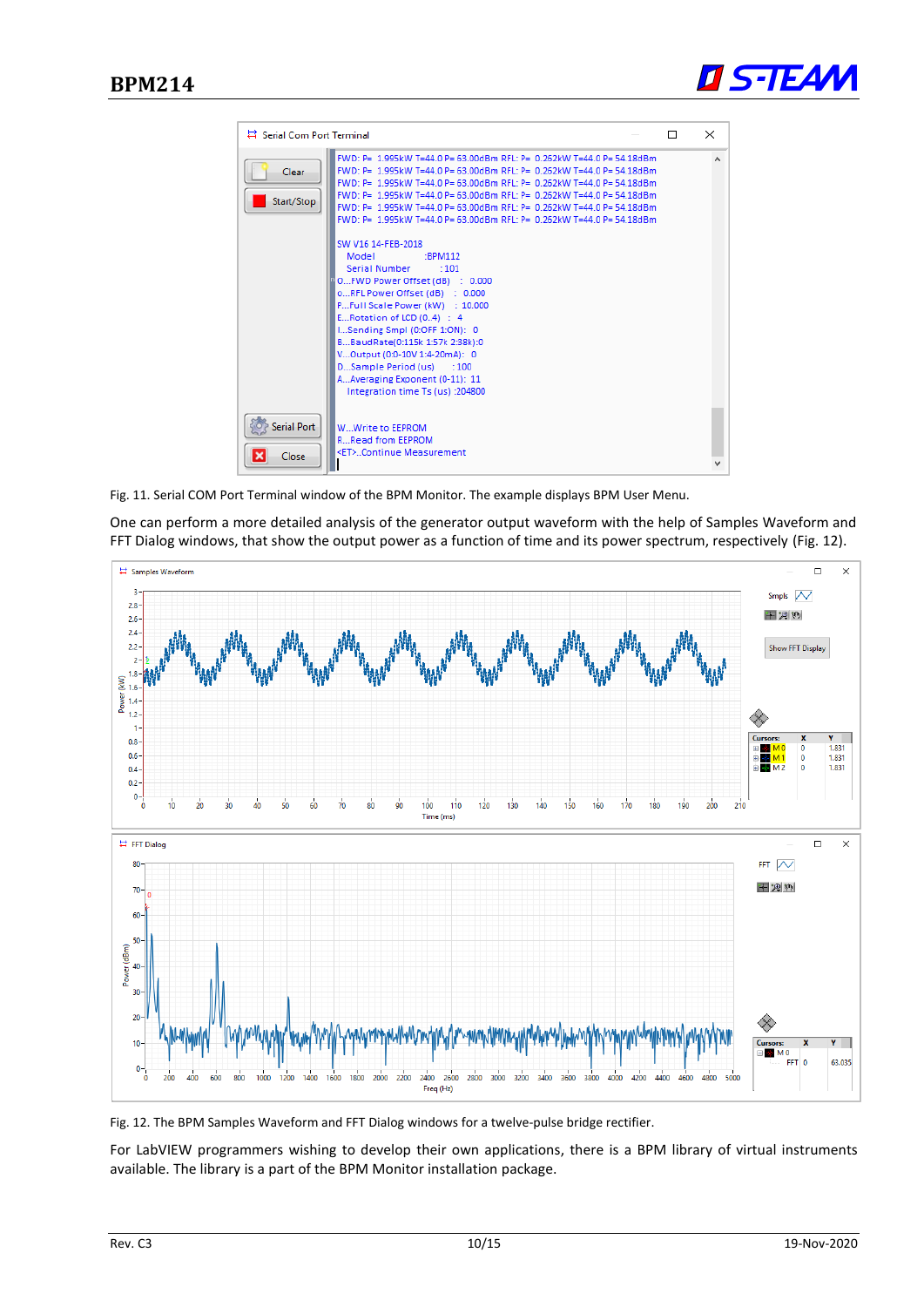

If you wish to use the Monitor, please proceed as follows:

- Locate the installation on the CD accompanying the product. Alternatively, download the latest installation from <https://s-team.sk/software#bpm> (zipped in a file such as **BPM\_MonitorV2031.ZIP**).
- In the case of a zipped installation file, first unpack the zip file.
- Run the installation program (**setup.exe**).
- After installing, connect the BPM to your PC. You will need the following:
	- − 24V DC power supply.
	- Extension cable, branching the DC power supply inputs VDC and GND to the power supply and TX, RX, GND pins to standard D9 RS232 connector. You have to make this extension yourself.
	- − Standard RS232 cable (a null modem, i.e. a type with crossed RX/TX leads).
	- − RS232-to-USB adapter. In case of problems, we recommend the Brainboxes US-101 (supplied worldwide e.g. by Farnell).

An example of the BPM connection with a PC is shown in [Fig. 17.](#page-14-1) The same connection applies to th[e COM Port](#page-6-3)  [Terminal](#page-6-3) emulator.

• On the PC, run **BPM\_Monitor.exe** (shortcut **EPM** found on the PC desktop). In the program, you will be asked to choose an appropriate COM Port. Then the measurement should start.

### <span id="page-10-0"></span>**Dimensional Drawing**



Fig. 13. Basic BPM214 dimensions (in millimeters).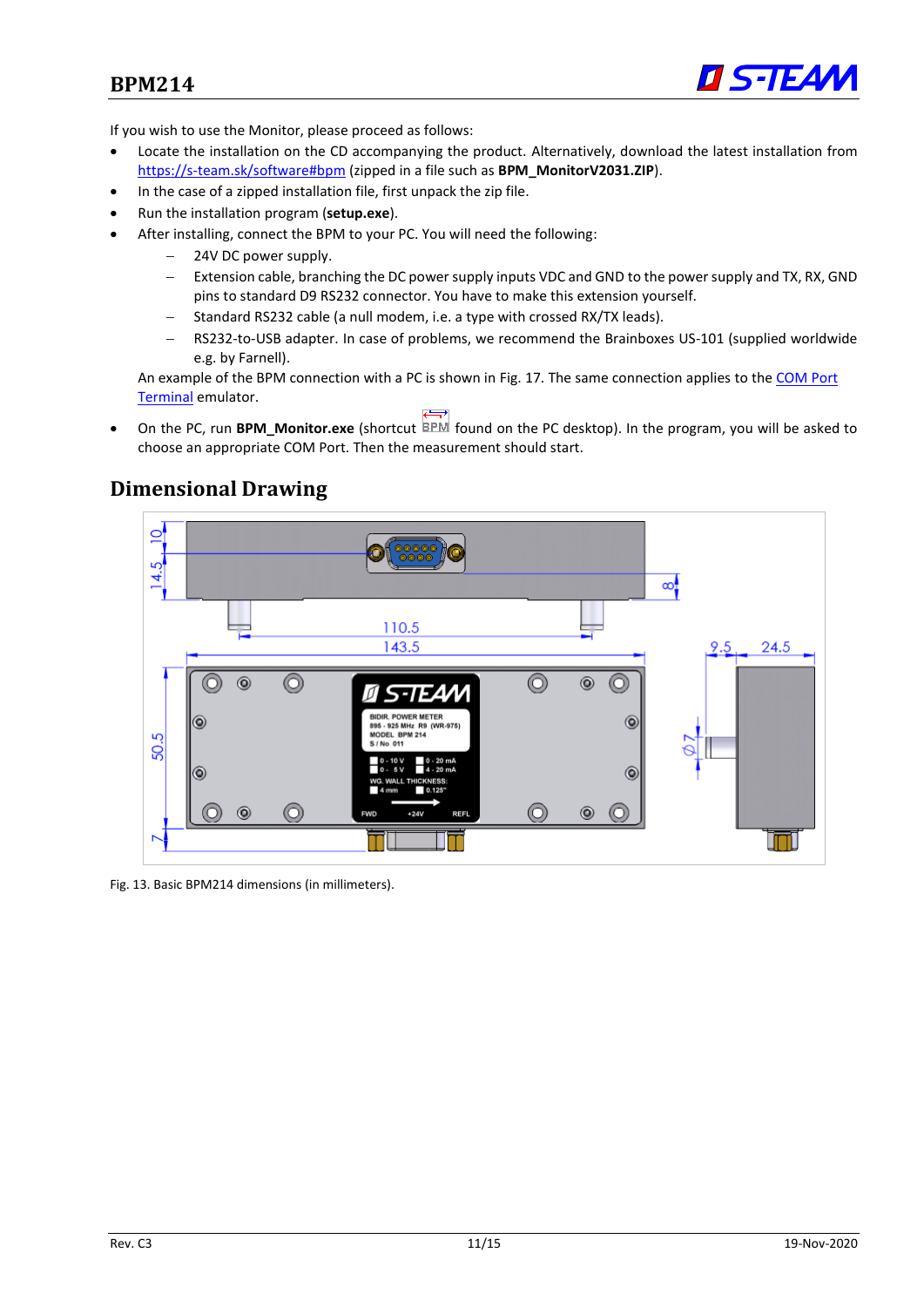

### <span id="page-11-0"></span>**Waveguide Machining Template**



Fig. 14. Waveguide machining template. All dimensions are in millimeters. The pattern is centered about the waveguide axis. Unless the option 0.125" is requested, the waveguide wall thickness must be 4 mm.

#### **Important Note**

Complying with the specified waveguide wall thickness and flatness of its surface interfacing with the BPM is essential in order to achieve the specified measurement accuracy. The slope of the coupling factor as a function of the wall thickness is about -6 dB/mm (i.e., increasing the wall thickness decreases the output power readings).

If the wall thickness differs from the specified figure but is known, one can apply a user-defined correction based on the above slope. Nevertheless, the wall thickness should not deviate from the specification by more than ±0.3 mm, otherwise BPM directivity will deteriorate.

To avoid problems with manufacturing precision waveguide components, one can order a calibrated assembly consisting of a BPM module fixed to a parent waveguide. The standard waveguide length is 300 mm.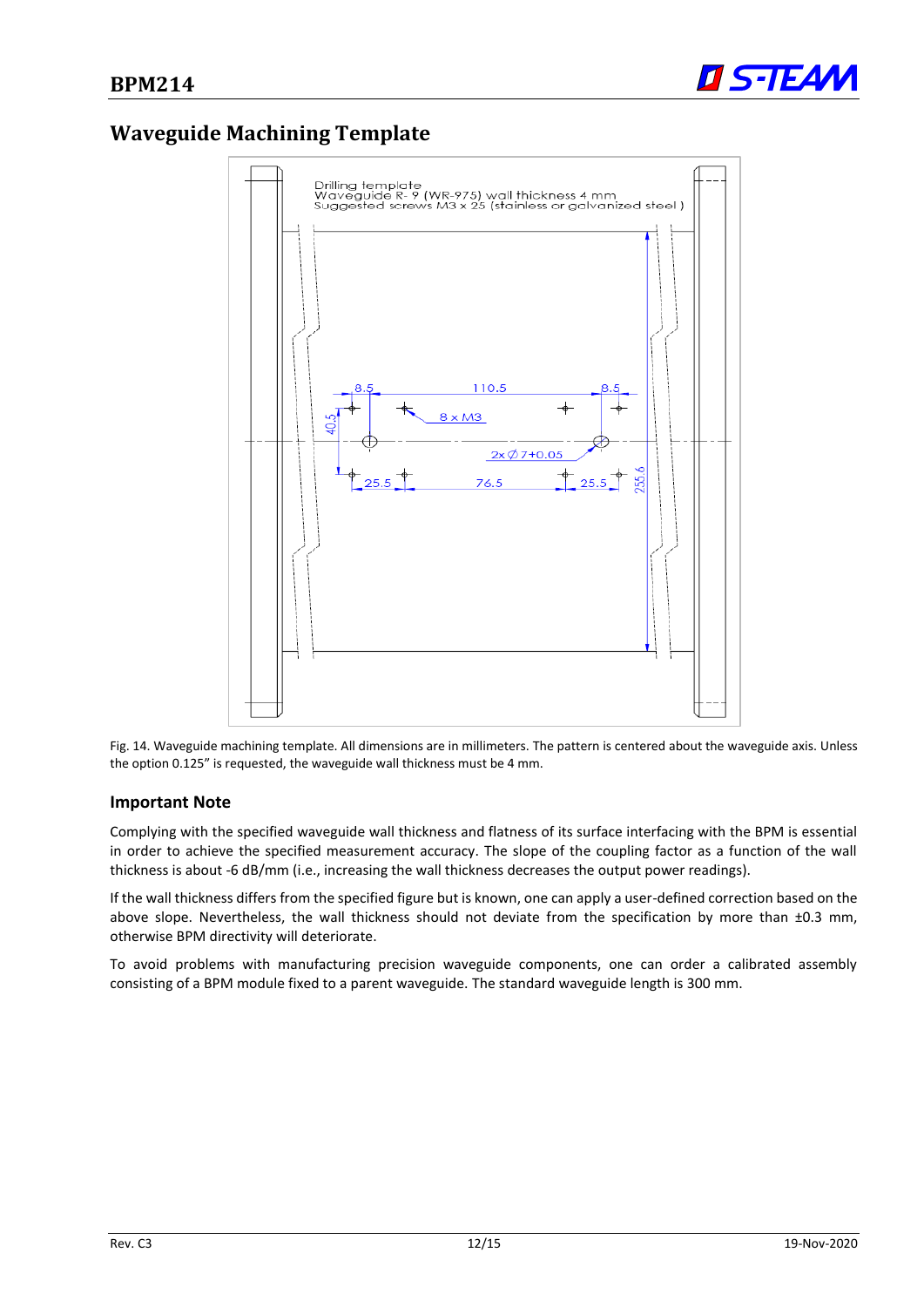

# <span id="page-12-0"></span>**Analog Voltage Outputs Wiring**



Fig. 15. Example of BPM – PLC wiring for analog voltage outputs.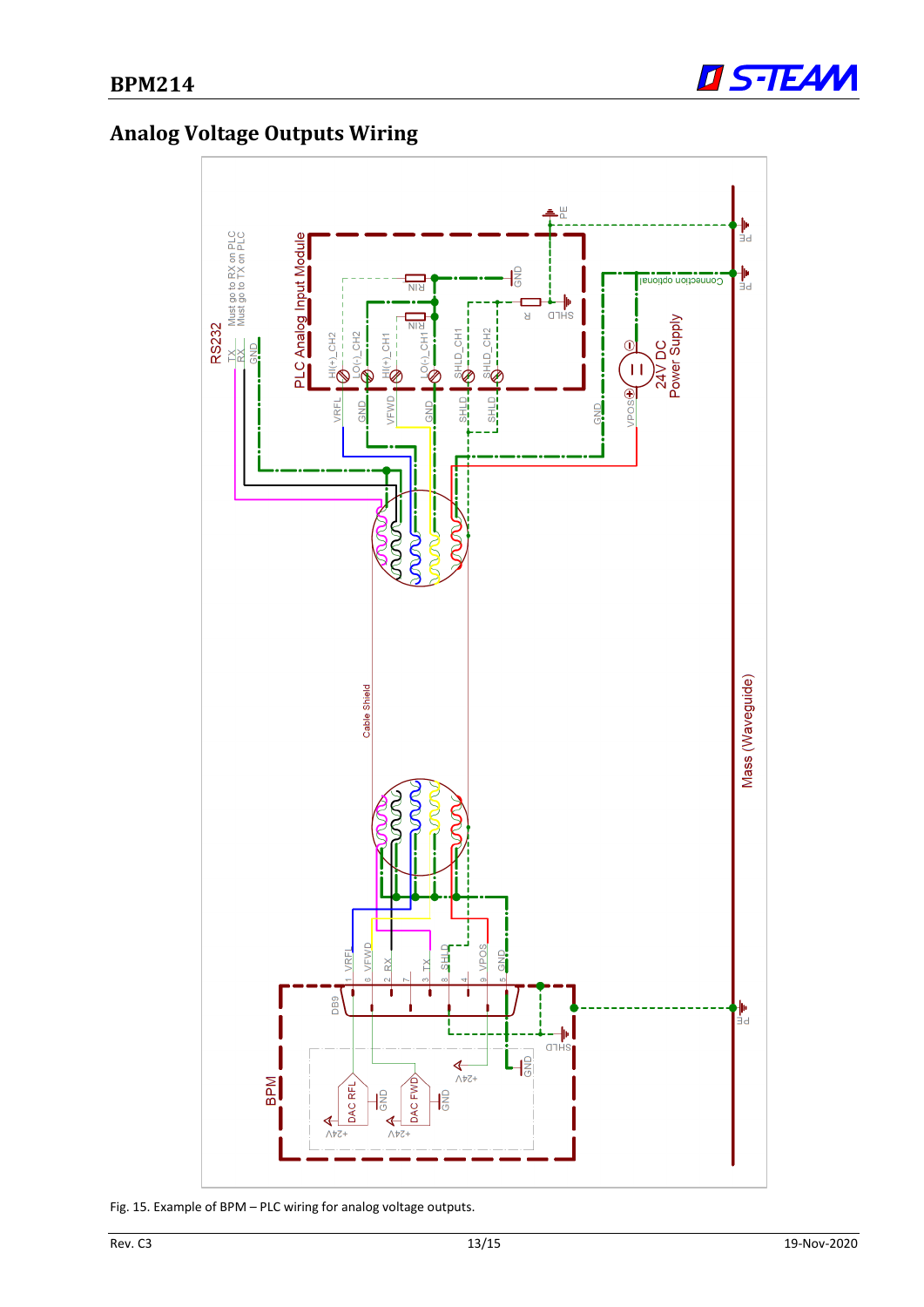

# <span id="page-13-0"></span>**Analog Current Outputs Wiring**



Fig. 16. Example of BPM – PLC wiring for analog current outputs.